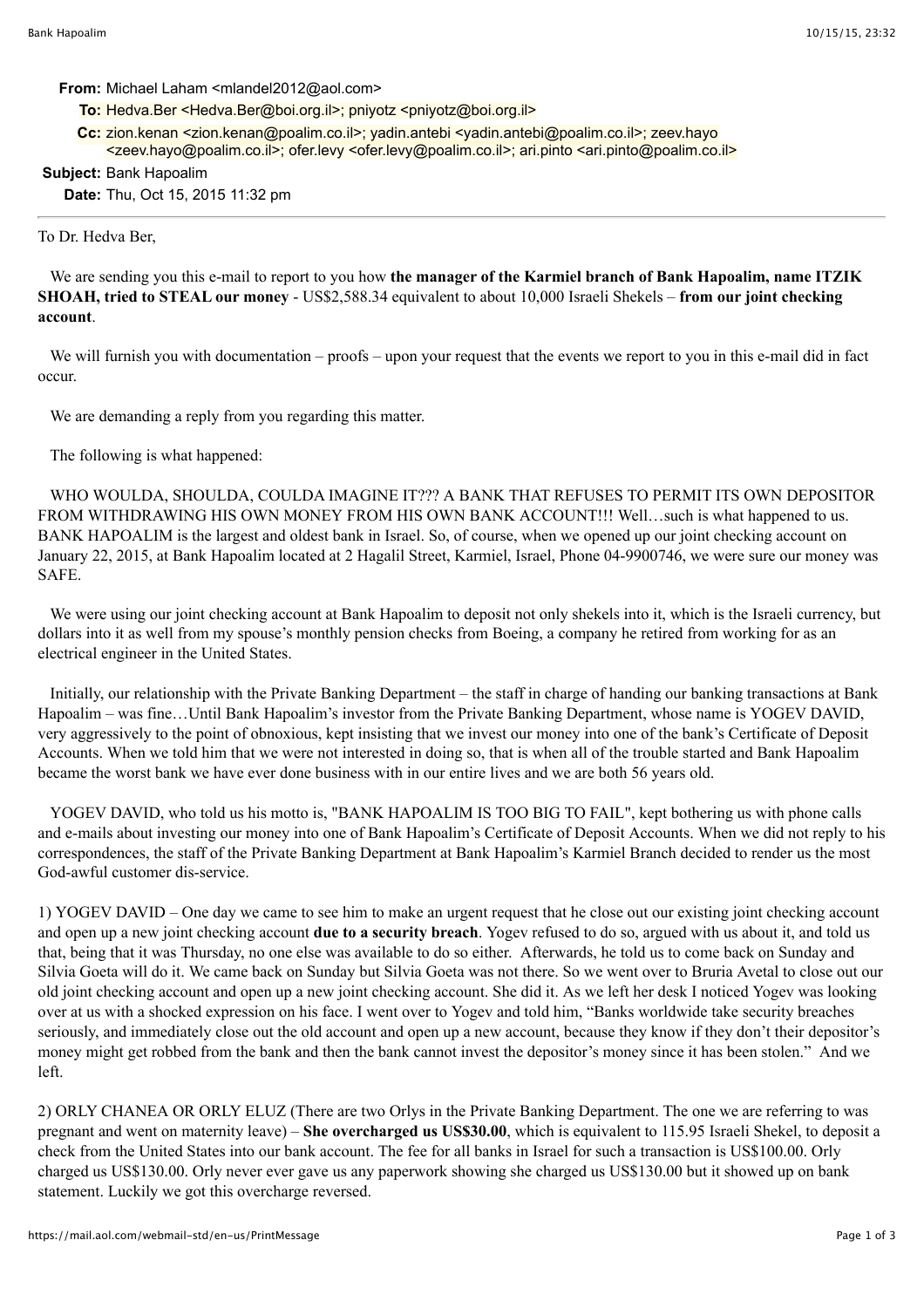3) DAVID CHADDAD – He is the manager of the Private Banking Department. When I complained to him about Orly, all he was willing to do was defend her for overcharging us for an international cashier's check fee. **Then, he started yelling at me that no one yells in the bank while falsely accusing me of yelling**. So I said to him, "Excuse me David but you said there was no yelling in the bank, yet you are yelling." He retorted, "I am the manager so I can yell." I rebutted, "But you are breaking your own rules." After that, David's face got redder than a beet.

4) BRURIA AVETAL – This bank teller opened up a new joint checking account #121690747 for us and closed out our old joint checking account #111601747 for us, which Yogev had refused to.

 But when we told her to sign us up for an Isracard (Israeli debit card) and put it in my spouse's name, she put it in my name instead. When the Isracard came in five days later, we requested it to be voided, and re-requested a new one, which we had to wait another five days for. When we told her about her mistake, as we were leaving we heard her say out loud to us in Hebrew, and these were **her words verbatim, "Shalom E-chat".** Not knowing what the word "E-chat" meant, we said back to her, "Shalom Echat to you". Then, she told us, and these were her words verbatim, "No one in Israel says Shalom E-chat". After that she told us, and these were her words verbatim, "You did not hear me say that". We said, "We are Olim Hadasheem (new immigrants) and have not yet been to Ulpan (class for learning Hebrew), so we do not know what the word E-chat means, but we did hear you say the word E-chat". She said nothing, got up from her desk, and walked away from us.

5) SYLVIA GOETA – **She was unbelievably rude for nothing. She laughed at me for no reason.** One day she gave me a compliment that I dress nice. Then she asked me why. I told her, Because it makes me feel good". After that she laughed in a mocking tone. So I said back to her, "You laugh for nonsensical reasons". I continued, "I am nice and pleasant since it makes me feel good. Why are you mean and nasty, because it makes you feel good"? She just stared at me poker faced. Being that we are living in Israel now, we have to learn Hebrew. However, whenever we asked her how to translate an English word into Hebrew she lied to us by telling me nonsense words while telling my husband what the actual word was. For example, I asked her what the Hebrew word was for "container". She told me it was "chufsa" but told my husband it was "kufsa". Will the real Hebrew word please stand up?! So we went to the nearby post office as we had business to attend to there anyway, and found out that the Hebrew word for container is "kufsa". Afterwards, we went back and made fun of Silvia for giving us schizophrenic and gender biased Hebrew lessons. She got up from her desk, said nothing, and walked away from us.

We went to the manager of the Karmiel branch of Bank Hapoalim, whose name is ITZIK SHOAH, to voice our legitimate complaint about the disgusting manner in which his Private Banking Department staff were treating us. **We told him that, as a result of their unbelievably nasty behavior towards us, we are taking our money out of Bank Hapoalim and putting it into another bank. His reply was to pretend he did not know any English!** Such is hard to believe when all of his staff in the Private Banking Department knows English. But let's say he does not know English. Well then, he woulda, shoulda, coulda get one of his employees who does speak English to come into his office and translate what we were making an effort to communicate to him. **We also requested his business card. He refused to give it to us!** We got his name from a nameplate on his desk. We got his e-mail address by using his name and the Bank Hapoalim e-mail address we already had for Yogev David.

 On July 29, 2015, my husband and I went to Bank Hapoalim to close our joint checking account. But **Yogev David, Sylvia Goeta, and Bruria Avetal** all came over and **LIED to us that my spouse's pension check in the amount of 2,588.34 United States Dollars, which is equivalent to about 10,000 Israeli Shekels, had not cleared.** He had deposited his check into our joint checking account on July 5, 2015 and it was already July 29, 2015. Common sense dictated to us that by now the check had been paid upon.

 **That evening my husband contacted State Street Bank of Boston, Massachusetts – the bank that issues his pension checks from Boeing, the company he retired from. He was told that the pension check cleared and Bank Hapoalim got paid the money on July 8, 2015.** He was also told to contact the Boeing Pension Service Center to obtain proof – a front and back copy of his pension check showing that it had cancelled. Unfortunately, he was also informed that it would take a while for the paper copy of this document to arrive at our international mailing address.

 **We** came back the next day and **told Yogev David, Sylvia Goeta, and Bruria Avetal that, according to the United States bank that issues my husband's pension checks, my spouse's pension check had already cleared on July 8, 2015.** Nevertheless, **they all continued to insist that his pension check had not cleared and refused to let us take out our own money from my spouse's pension check from our joint checking account.**

Once again, we went over to the manager of the Karmiel Branch of Bank Hapoalim, whose name is ITZIK SHOAH, and **asked**